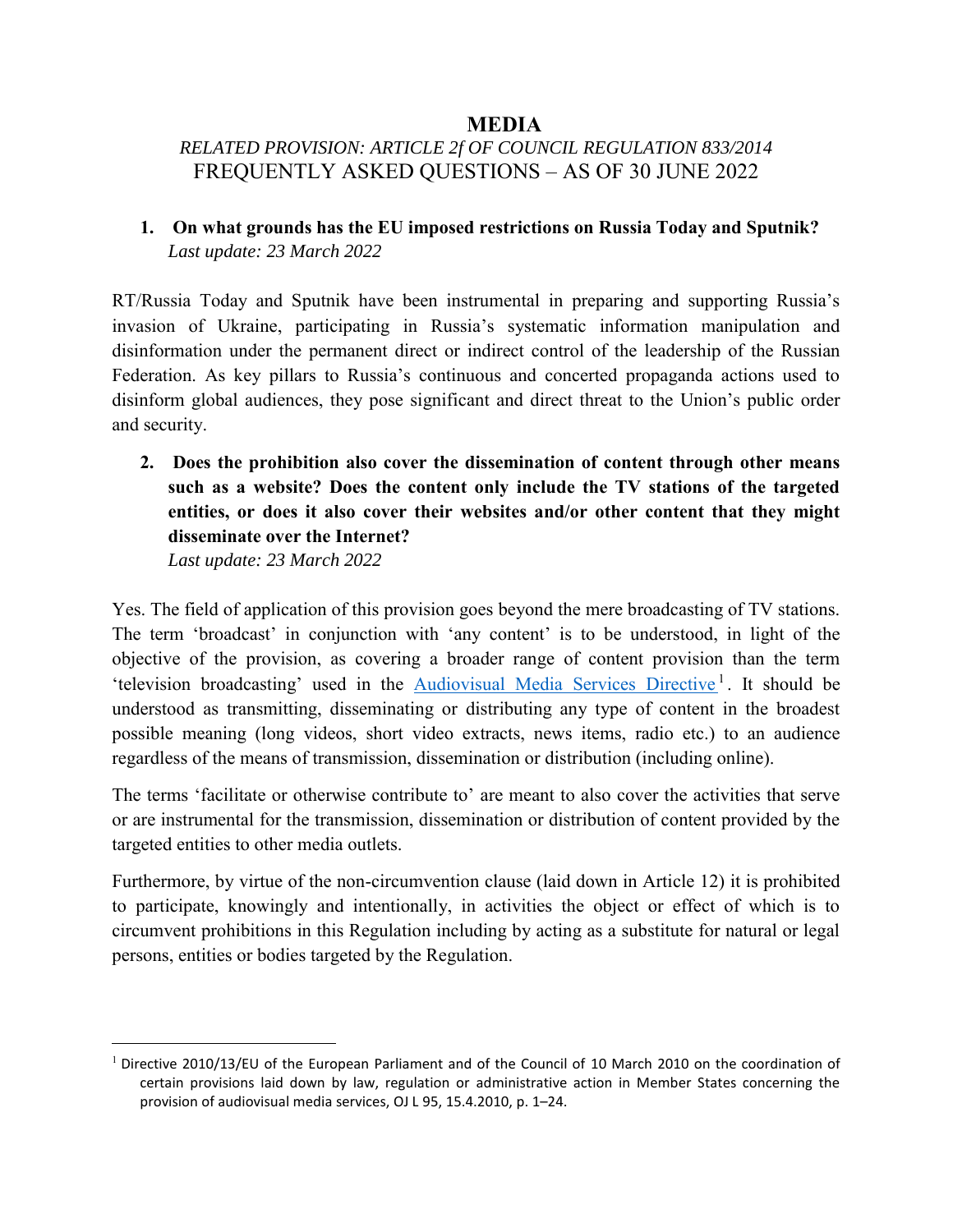**3. The targeted entities have Internet subdomains and also newly-created domains. Are EU operators obliged to avoid enabling, facilitating or otherwise contributing to access to all such subdomains and new domains?**

*Last update: 23 March 2022*

The entity that registers a domain has control over the subdomains; if the domain is blocked, its subdomains should be blocked as well. The prohibition laid down in the Regulation also applies to newly created Internet domains that are in substance run or controlled by the targeted entities or used to circumvent the prohibition at issue.

# **4. Does the Regulation create obligations for parties other than operators of cable, satellite, IP-TV, Internet Service Providers, or online video-sharing platforms?**  *Last update: 23 March 2022*

The Regulation sets out a number of examples of activities ('such as'), so it also applies to, for instance, caching services, search engines, social media or hosting service providers whose services can be used to disseminate propaganda from the targeted entities.

### **5. As part of their reporting, can journalists acting in good faith transmit content created by the targeted entities?**  *Last update: 23 March 2022*

Media have the freedom to report objectively on current events and to form their opinions thereon, and users have the right to receive objective information on current events. In particular, where a media outlet other than Russia Today and Sputnik reports about the current Regulation and it consequences, it may inter alia provide the content and in that regard it may refer to pieces of news by Russia Today and Sputnik, in order to illustrate the type of information given by the two Russian media outlets concerned with a view to informing their readers/viewers objectively and completely.

At the same time, freedom of speech can be restricted for legitimate public interests in a proportionate manner. Freedom of speech cannot be relied on by other media outlets to circumvent the Regulation. The non-circumvention equally applies to journalists. Therefore, if another media outlet or journalist purports to inform its readers/viewers, but in reality its conduct aims at broadcasting Russia Today or Sputnik content to the public or has that effect, it will be in breach of the prohibition laid down in the Regulation.

# **6. The prohibition includes responsibilities for operators to ensure that the ban is enforced. "Operators" is not a defined term; how should this term be understood?**  *Last update: 23 March 2022*

The Regulation sets out a broad and comprehensive prohibition. The Regulation prohibits both